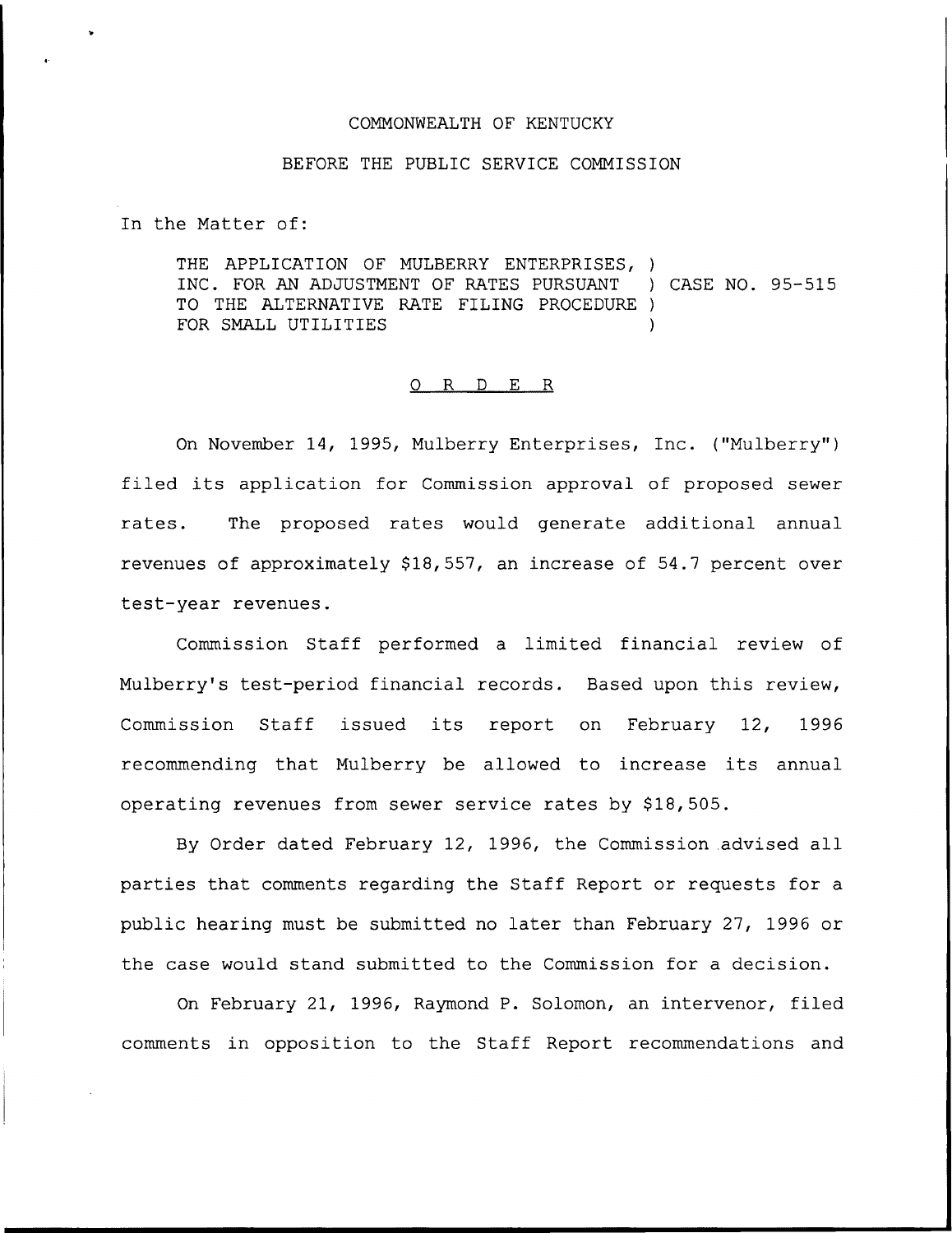requested a hearing. <sup>A</sup> hearing was, therefore, scheduled for April 18, 1996.

 $\overline{I}$ 

On March 8, 1996, an informal conference was held at the Commission's offices at 730 Schenkel Lane, Frankfort, Kentucky, and on March 15, 1996, Mr. Solomon withdrew his request for a hearing. However, the Commission did not cancel the hearing at that time because other intervenors in this proceeding, who had not been actively involved in this case, had not withdrawn their request for a hearing.

Consequently, the Commission entered an Order on March 21, 1996 that, inter alia, notified all parties that they must file with the Commission any statements expressing their intent to appear at the hearing and to offer evidence in opposition to the proposed rate increase by no later than April 1, 1996 or the case would stand submitted to the Commission for a decision. No statements were filed.

Having considered the evidence of record and being otherwise sufficiently advised, the Commission finds that:

The April 18, 1996 hearing should be cancelled.  $1.$ 

2. The recommendations and findings contained in the Staff Report are supported by the evidence of record, are reasonable, and are hereby adopted as the findings of the Commission in this proceeding and are incorporated by reference as if fully set out herein.

$$
-2-
$$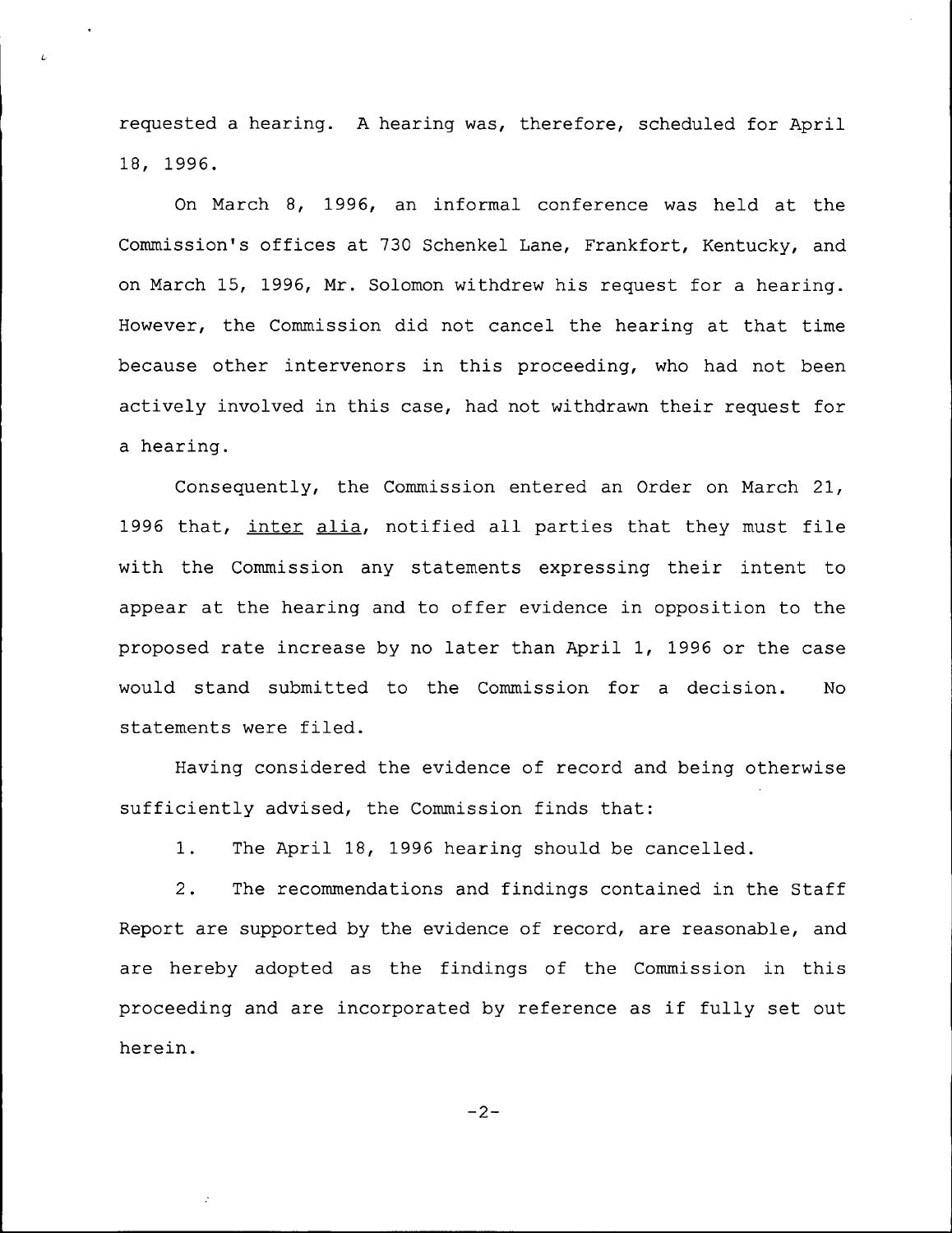3. The rates in Appendix A, which is attached hereto and incorporated herein, are the fair, just, and reasonable rates for Mulberry and will produce gross annual revenues of \$52,417 from sewer service rates. These rates will allow Mulberry sufficient revenues to meet its operating expenses and service its debt.

I<sup>T</sup> I<sup>S</sup> THEREFORE ORDERED that:

1. The April 18, 1996 hearing is cancelled.

2. The rates proposed by Commission Staff and contained in Appendix <sup>A</sup> are approved for service rendered by Mulberry on and after the date of this Order.

3. Within 30 days of the date of this Order, Mulberry shall file with the Commission its revised tariff setting out the rates approved herein.

Done at Frankfort, Kentucky, this 24th day of April, 1996.

PUBLIC SERVICE COMMISSION

Breadhith Ch<mark>a</mark>irma

Vice Chairma

CommIssione

ATTEST:

Executive Director